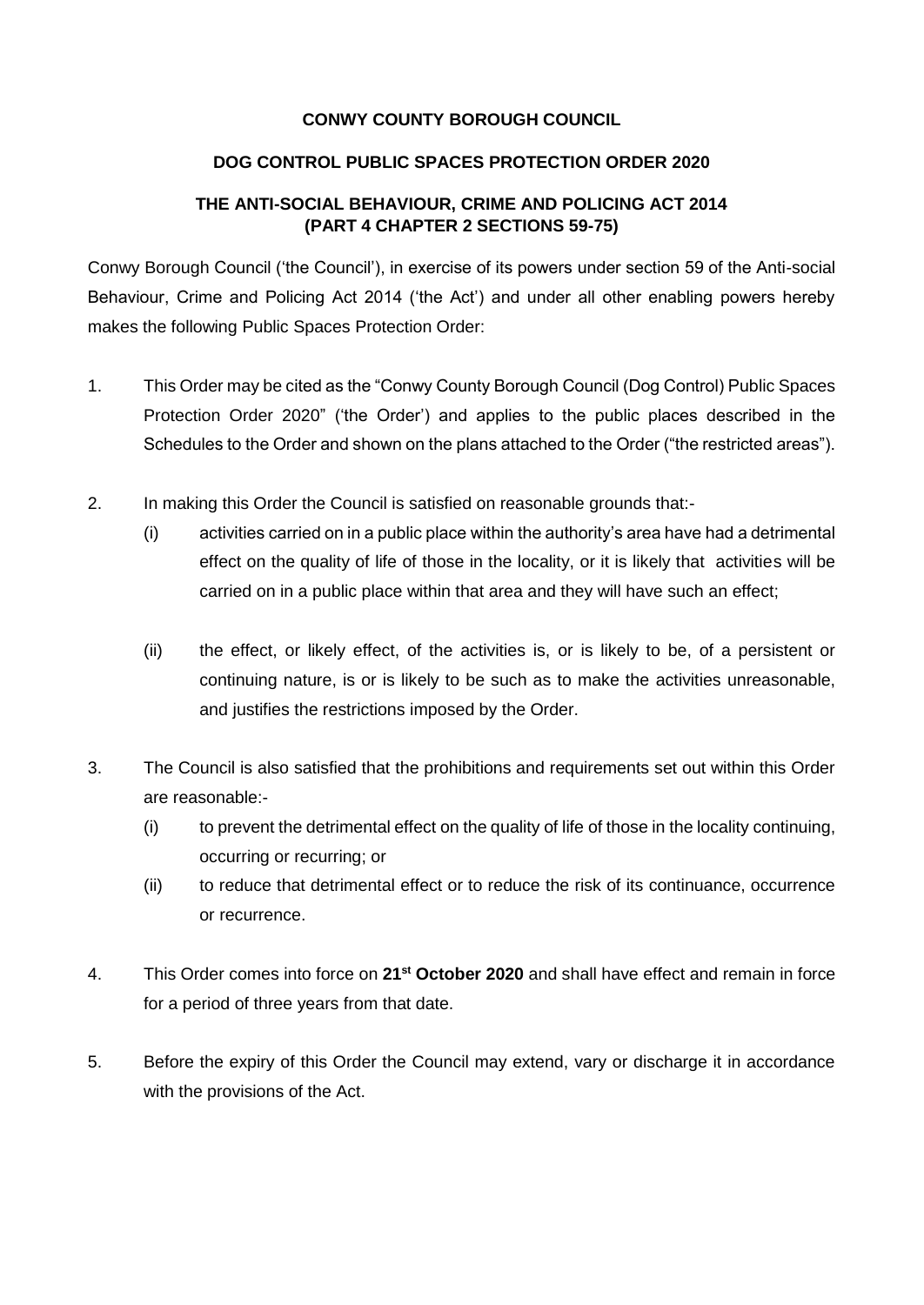## **BY THIS ORDER**

6. The effect of the Order is to impose the following prohibitions and/or requirements in the restricted areas at all times:-

## **(i) FOULING OF LAND BY DOGS**

- (a) If a dog defecates at any time on land in the restricted area detailed in Schedule 1 of this Order the person who is in charge of the dog at the time must remove the faeces from the land forthwith, unless:-
	- (i) That person has a reasonable excuse for failing to do so; or
	- (ii) The owner/occupier or other person or authority having control of the land has consented (generally or specifically) to that person failing to do so; or
	- (iii) That person is subject to the exemptions listed in Schedule 1.
- (b) For the purposes of this article:-
	- (i) a person who habitually has a dog in their possession shall be taken to be in charge of the dog at any time unless at that time some other person is in charge of the dog
	- (ii) placing the faeces in a receptacle on the land which is provided for the purpose, or for the disposal of waste, shall be a sufficient removal from the land;
	- (iii) being unaware of the defecation (whether by reason of not being in the vicinity or otherwise) or not having a device for or other suitable means of removing the faeces shall not be a reasonable excuse for failing to remove the faeces.

## **(ii) MEANS TO PICK UP**

- (a) A person in charge of a dog on land in the restricted area detailed in Schedule 2 must have with them appropriate means to pick up dog faeces deposited by that dog unless-
	- (i) that person has a reasonable excuse for failing to do so; or
	- (ii) the owner/occupier or other person or authority having control of the land has consented (generally or specifically) to that person failing to do so; or
	- (iii) that person is subject to the exemptions listed in Schedule 2.
- (b) The obligation in Article 6 (ii) (a) is complied with if, after a request from an authorised officer of the Council, the person in charge of the dog produces an appropriate means to pick up dog faeces.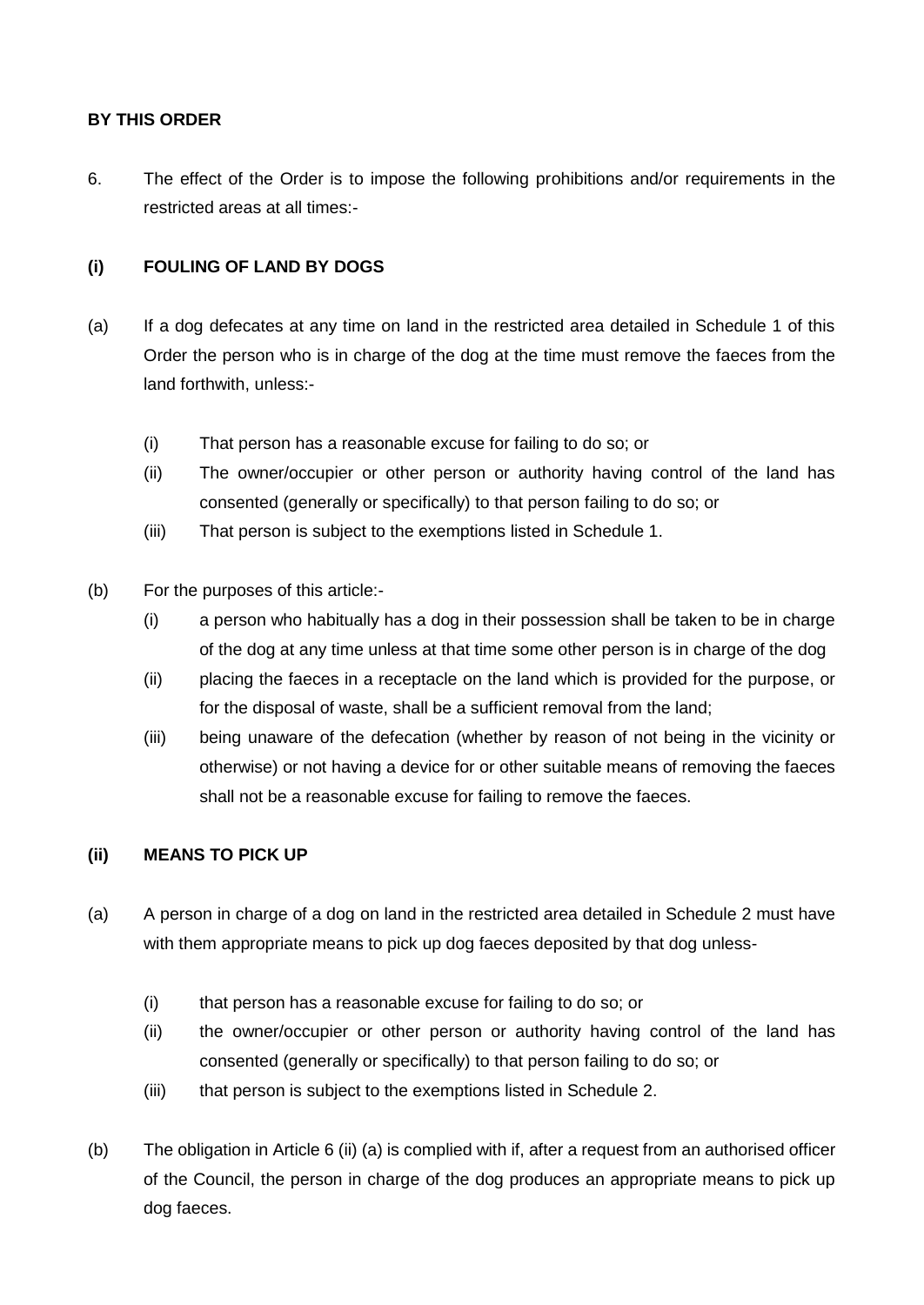(c) In this article of the Order an 'authorised officer of the Council' means a person who is authorised in writing by the Council for the purpose of giving directions under this article.

## **(iii) DOGS EXCLUDED – YEAR ROUND PROHIBITION**

- (a) A person in charge of a dog must not take that dog onto, or permit the dog to enter or to remain on land within the restricted area referred to in Schedule 3 of this Order unless-
	- (i) That person has reasonable excuse for failing to do so; or
	- (ii) The owner, occupier or other person or authority having control of the land has consented (generally or specifically) to that person doing so; or
	- (iii) That person is subject to the exemptions listed in Schedule 3
- (b) For the purpose of this article:-
	- (i) A person who habitually has a dog in their possession is taken to be in charge of the dog at any time unless at that time some other person is in charge of the dog.

## **(iv) DOGS EXCLUDED – SEASONAL PROHIBITION**

- (a) A person in charge of a dog must not take that dog onto, or permit the dog to enter or to remain on land within the restricted area referred to in Schedule 4 of this Order unless-
	- (i) That person has reasonable excuse for failing to do so; or
	- (ii) The owner, occupier or other person or authority having control of the land has consented (generally or specifically) to that person doing so; or
	- (iii) That person is subject to the exemptions listed in Schedule 4
- (b) For the purpose of this article:-
	- (i) A person who habitually has a dog in their possession is taken to be in charge of the dog at any time unless at that time some other person is in charge of the dog.

## **(v) DOGS ON LEADS**

- (a) Any person in charge of a dog, at any time, must put and keep the dog on a lead in the restricted area detailed in Schedule 5, unless –
	- (i) That person has reasonable excuse for failing to do so; or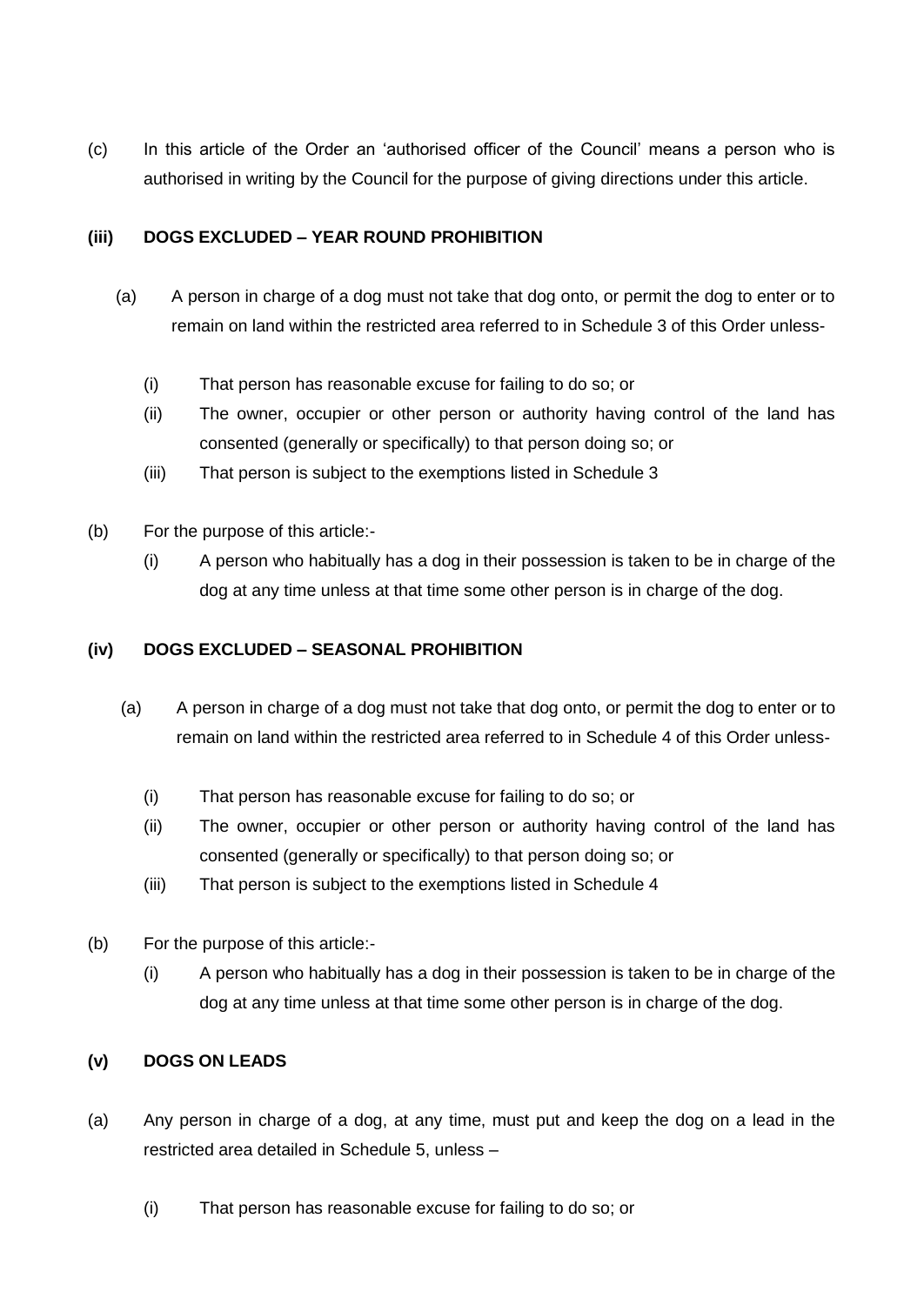- (ii) The owner, occupier or other person or authority having control of the land has consented (generally or specifically) to that person doing so.
- (b) For the purpose of this article:-
	- (i) a person who habitually has a dog in their possession is taken to be in charge of the dog at any time unless at that time some other person is in charge of the dog.

### **(vi) DOGS ON LEADS BY DIRECTION**

- (a) Any person in charge of a dog, at any time, must put and keep the dog on a lead when directed to do so in the restricted area detailed in Schedule 6, unless-
	- (i) That person has reasonable excuse for failing to do so; or
	- (ii) The owner, occupier or other person or authority having control of the land has consented (generally or specifically) to that person doing so.
- (b) For the purpose of this article:-
	- (i) A person who habitually has a dog in their possession is taken to be in charge of the dog at any time unless at that time some other person is in charge of the dog;
	- (ii) An authorised officer of the Council may only give a direction under this article to put and keep a dog on a lead if such restraint is reasonably necessary to prevent a nuisance or behaviour by the dog likely to cause annoyance or disturbance to any other person or the worrying or disturbance of any other animal or bird on any land to which this article applies.
	- (iii) In this article, an "authorised officer of the Council" means a person who is authorised in writing by the Council for the purpose of giving directions under this article.

## **7. PENALTY**

7.1 Any person who fails without reasonable excuse to comply with any of the requirements or prohibitions at articles 6 (i), 6(ii). 6(iii), 6(iv), 6(v), 6(vi) in this Order shall be liable on summary conviction to a fine not exceeding level 3 (currently £1000) on the standard scale.

## **8. FIXED PENALTY**

8.1 A constable, Police Community Support Officer or authorised person of the Council may issue a fixed penalty notice to any person he or she believes has committed an offence. A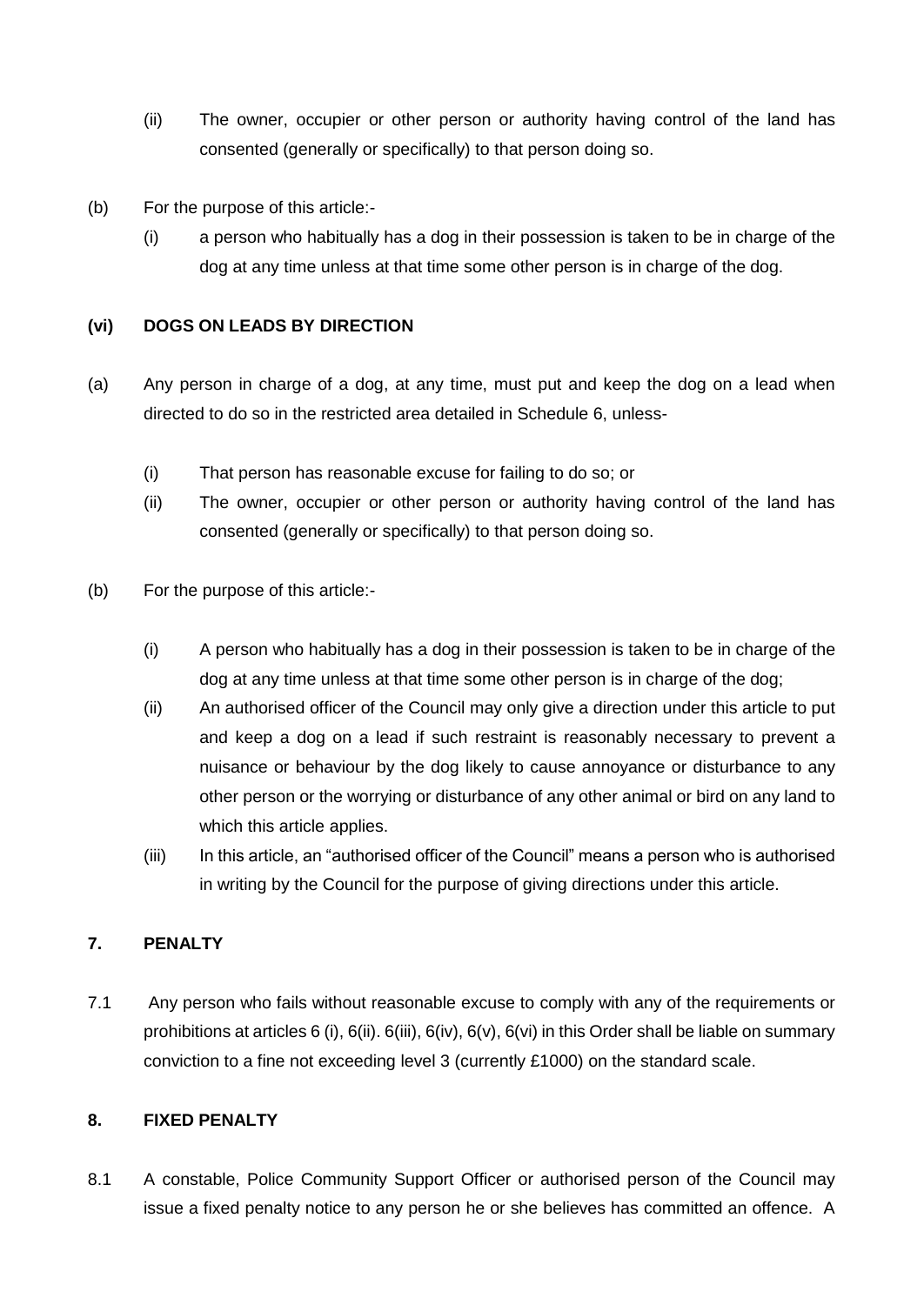person committing an offence will have 28 days to pay the fixed penalty of £100, failing which they may be prosecuted.

- 8.2 A fixed penalty notice is a notice offering the person to whom it is issued the opportunity of discharging any liability to conviction for the offence by payment of a fixed penalty to the Council.
- 8.3 Where a person is issued with a fixed penalty notice under this Order-
	- (a) no proceedings may be taken for the offence before the end of the period of 28 days following the date of the notice;
	- (b) the person may not be convicted of the offence if the person pays the fixed penalty before the end of that period.

## **9. APPEALS**

- 9.1 Any challenge to this Order must be made to the High Court by an interested person within 6 weeks of it being made or varied. An "interested person" is someone who lives in, regularly works in, or visits the restricted area. This means that only those who are directly affected by the restrictions have the right to challenge. The right to challenge also exists where an order is varied by the Council.
- 9.2 Interested persons can challenge the validity of the Order on two grounds-
	- (i) that the Council did not have power to make the order or variation, or to include particular prohibitions or requirements imposed by the Order; or
	- (ii) that a requirement under the legislation for the making or varying an Order has not been complied with.
- 9.3 When an application is made, the High Court can decide to suspend the operation of the Order, or any of the prohibitions or requirements imposed by the Order, until the final determination of the proceedings.
- 9.4 The High Court has the ability to uphold the Order, quash it or vary it.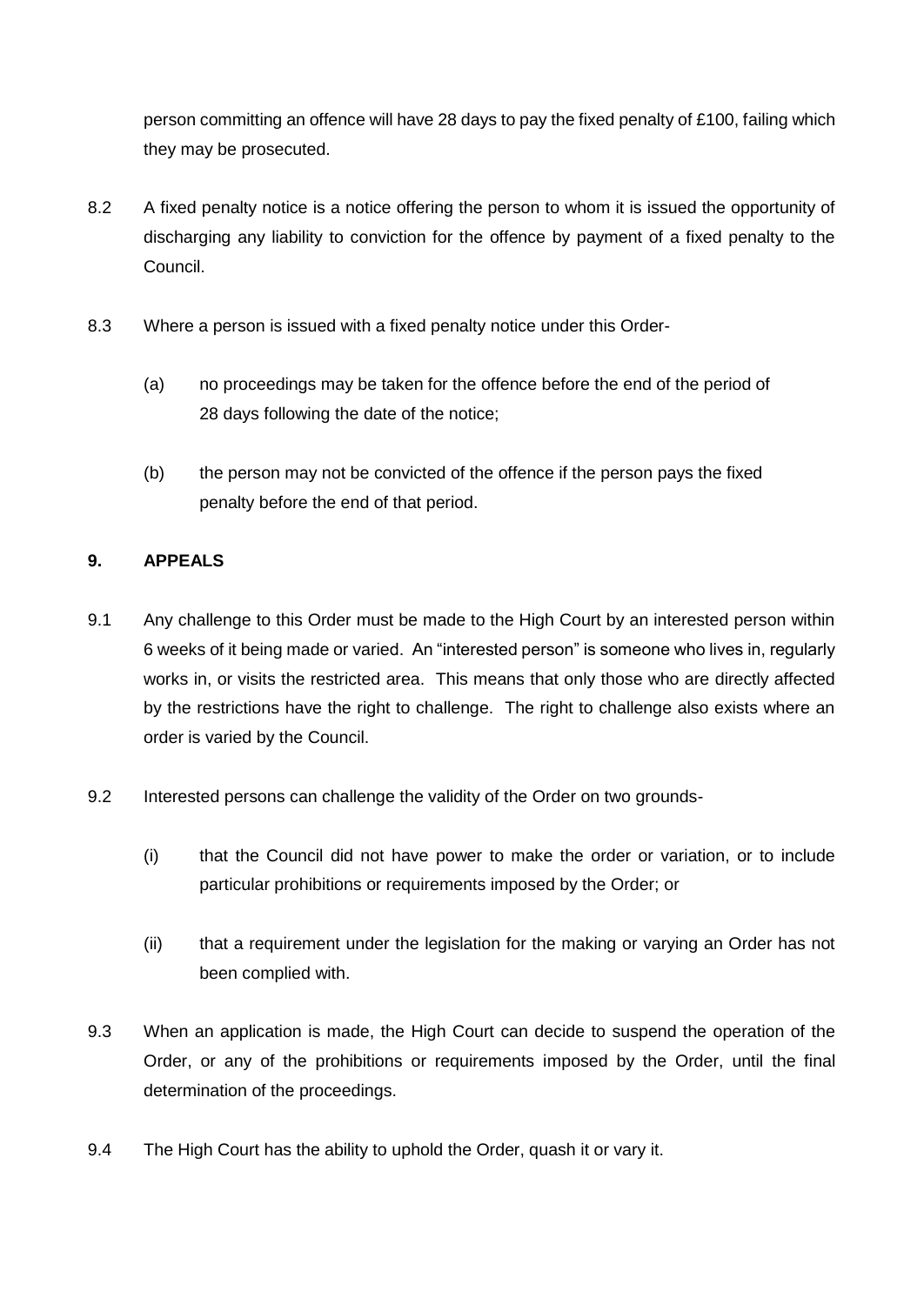### **RESTRICTED AREAS**

### **SCHEDULE 1 – FOULING OF LAND BY DOGS**

# **(1) All public places within the whole area of Conwy County Borough Council as shown in Plan 1.**

#### **"Public Place" in this Order means any place which is:-**

- (i) open to the air (which includes land which is covered but open to the air on at least one side); and;
- (ii) to which the public or any section of the public are entitled or permitted to have access (on payment or otherwise), as of right or by virtue of express or implied permission.

### **(2) Exemptions - Nothing in this Schedule applies to a person who-**

- (i) is officially registered as a blind person; or
- (ii) has a disability which affects their mobility, manual dexterity, physical coordination or ability to lift, carry or otherwise move everyday objects, in respect of a dog trained by a prescribed charity and upon which they rely for assistance; or
- (iii) is using a working dog for the purposes of law enforcement, military duties, statutory emergency services (search and rescue) or to direct animals, whilst the dog is working.

- (i) Dogs for the Disabled (registered charity number 700454);
- (ii) Support Dogs (registered charity number 1088281); and
- (iii) Canine Partners for Independence (registered charity number 803680).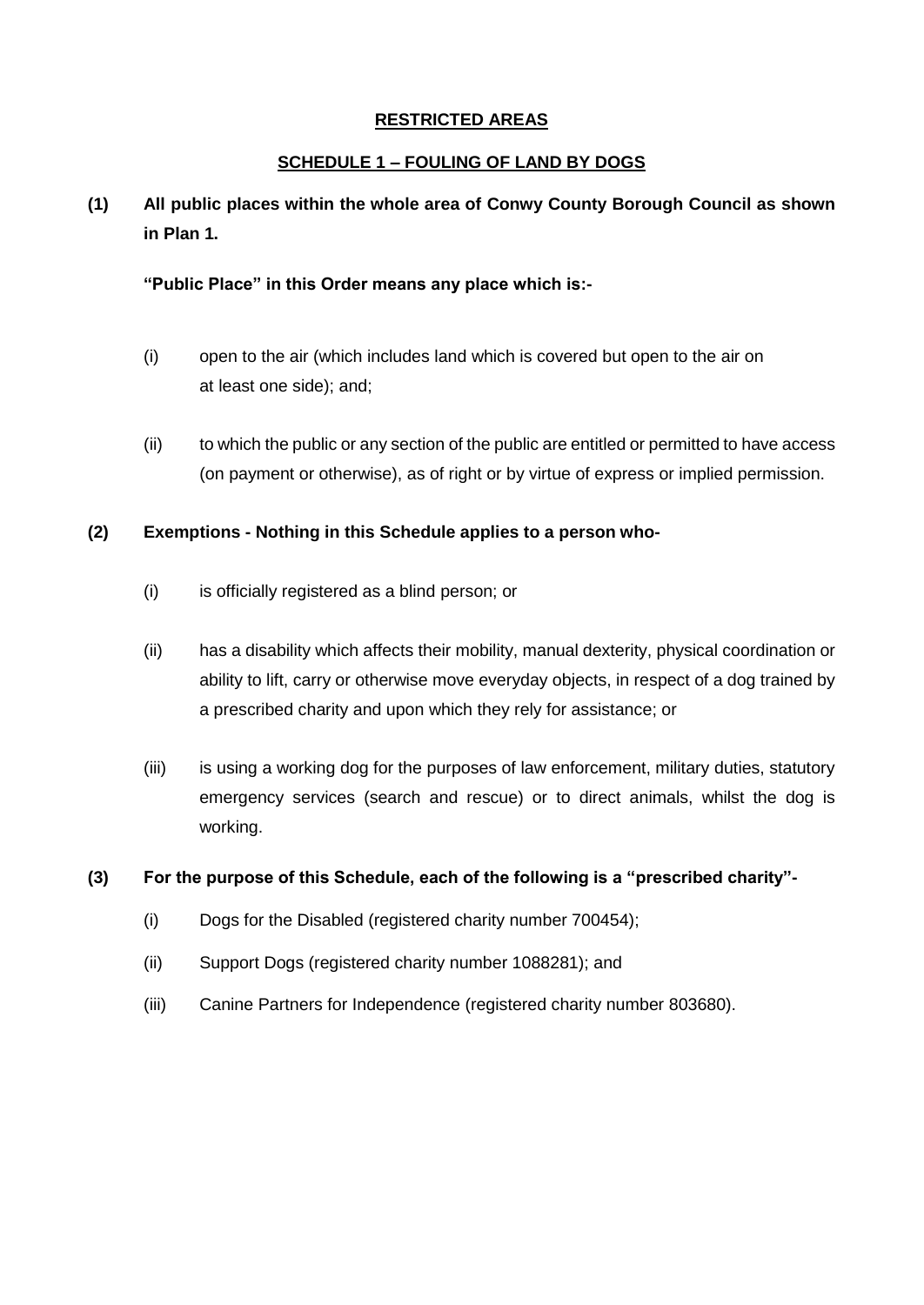### **SCHEDULE 2 – MEANS TO PICK UP**

# **(1) All public places within the whole area of Conwy County Borough Council as shown in Plan 1**

#### **"Public Place" in this Order means any place which is:-**

- (i) open to the air (which includes land which is covered but open to the air on at least one side); and;
- (ii) to which the public or any section of the public are entitled or permitted to have access (on payment or otherwise), as of right or by virtue of express or implied permission.

### **(2) Exemptions - Nothing in this Schedule applies to a person who-**

- (i) is officially registered as a blind person; or
- (ii) has a disability which affects their mobility, manual dexterity, physical coordination or ability to lift, carry or otherwise move everyday objects, in respect of a dog trained by a prescribed charity and upon which they rely for assistance; or
- (iii) is using a working dog for the purposes of law enforcement, military duties, statutory emergency services (search and rescue) or to direct animals, whilst the dog is working.

- (i) Dogs for the Disabled (registered charity number 700454);
- (ii) Support Dogs (registered charity number 1088281); and
- (iii) Canine Partners for Independence (registered charity number 803680).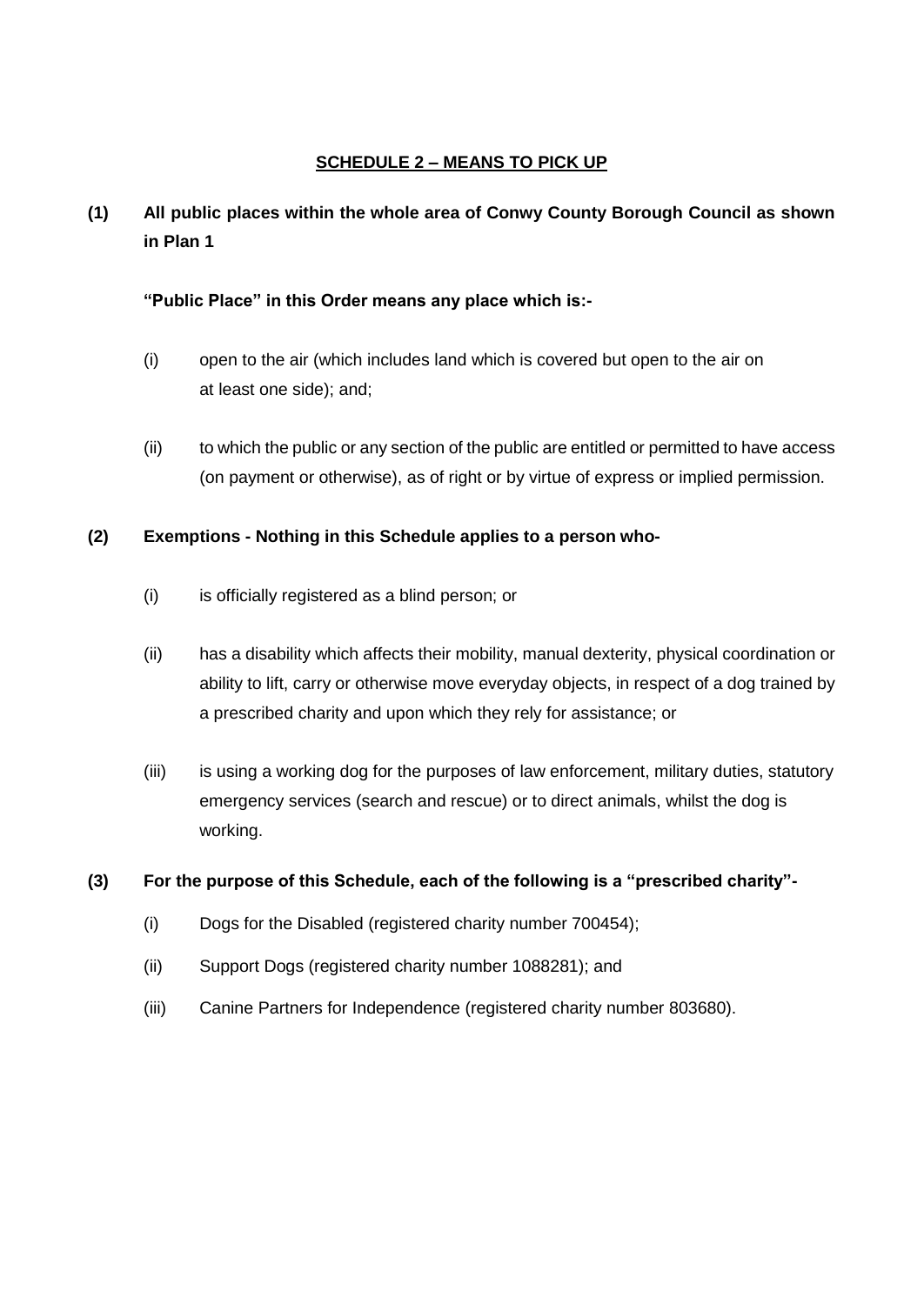## **SCHEDULE 3 – DOGS EXCLUDED (YEAR ROUND PROHIBITION)**

# **(1) All public places within the whole area of Conwy County Borough Council as shown in Plan 1, in particular relating to the areas below**

- (a) All Fenced Children's Play Areas
- (b) All Multi Use Games Areas
- (c) All Tennis Courts
- (d) All Skate Parks
- (e) All Bowling Greens
- (f) All Recreational Fields associated with Education Establishments
- (g) The Playing Area of All Marked Sports Pitches

#### **Including also the specific areas listed below and as shown in red on Plan 2**

- (h) Betws-Yn-Rhos Play Ground, Betws-Yn-Rhos
- (i) Capel Garmon Playing Field, Capel Garmon
- (j) Cae Ffwt Football Ground, Glan Conwy
- (k) Gyffin Playing Field, Gyffin
- (l) Gowers Road Recreation Area, Trefriw
- (m) Cae Llwyd Playing Field, Cerrigydrudion
- (n) Maes Aled Playground, Llansannan
- (o) The Football Pitch, Bowling Green and Multi Use Games Area, Llansannan
- (p) The Football Pitch, Bowling Green, Swimming Pool, Tennis Courts and Children's Play Area, Llanfairfechan
- (q) North Wales Golf Club excluding public footpaths thereon, Llandudno
- (r) Colwyn Bay Beach the area of the beach between the low water mark and promenade wall between the most seaward point of the Porth Eirias promontory and eastern side of the Colwyn bay pier line
- (s) Rhos Point, Rhos on Sea the small sandy portion of beach unwashed by the tide.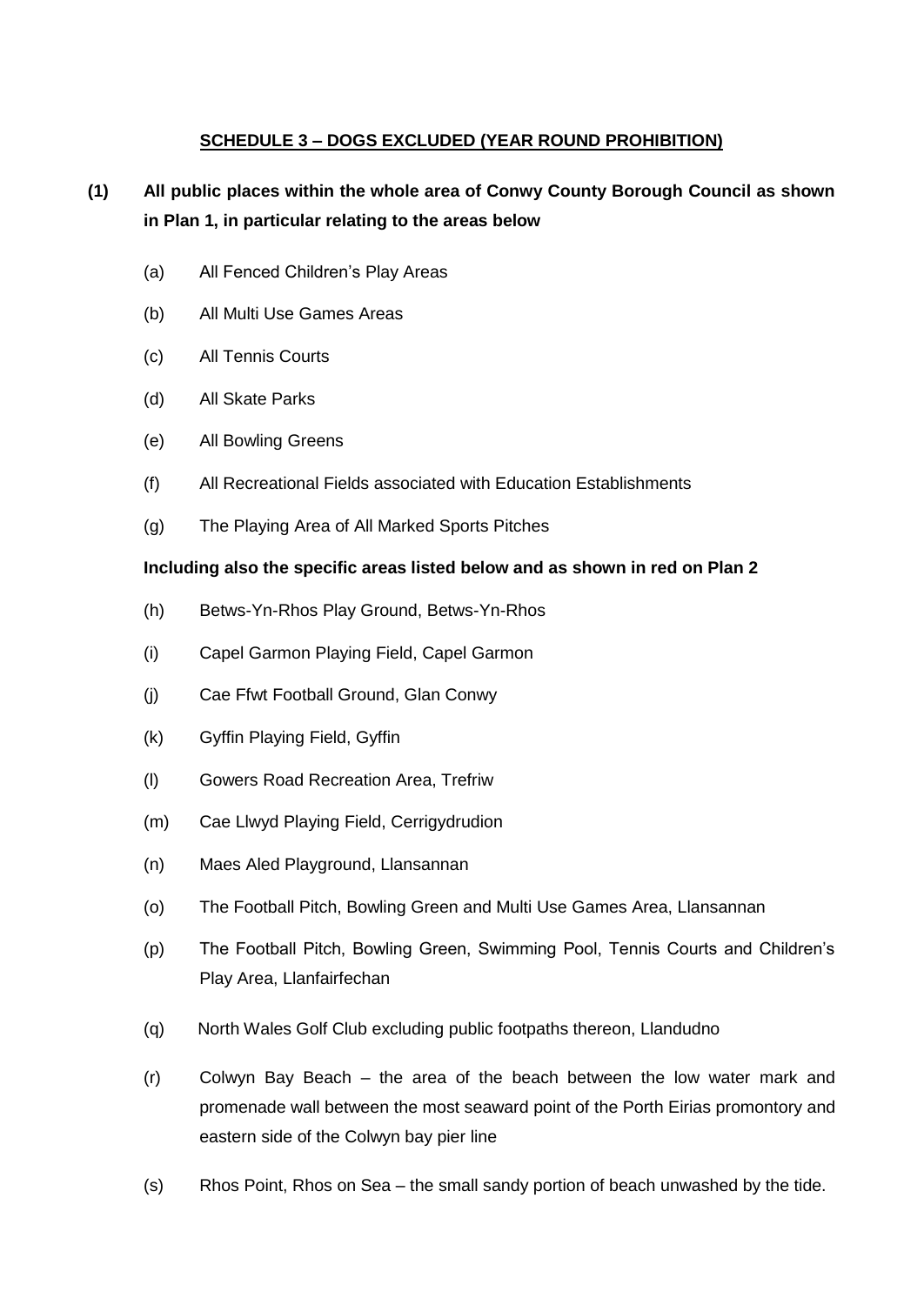(t) Minafon Community Field, Old Colwyn

## **"Public Place" in this Order means any place which is:-**

- (i) open to the air (which includes land which is covered but open to the air on at least one side); and;
- (ii) to which the public or any section of the public are entitled or permitted to have access (on payment or otherwise), as of right or by virtue of express or implied permission.

## **(2) Exemptions - Nothing in this Schedule applies to a person who-**

- (i) is officially registered as a blind person; or
- (ii) has a disability which affects their mobility, manual dexterity, physical coordination or ability to lift, carry or otherwise move everyday objects, in respect of a dog trained by a prescribed charity and upon which they rely for assistance; or
- (iii) is using a working dog for the purposes of law enforcement, military duties, statutory emergency services (search and rescue) or to direct animals, whilst the dog is working.

- (i) Dogs for the Disabled (registered charity number 700454);
- (ii) Support Dogs (registered charity number 1088281); and
- (iii) Canine Partners for Independence (registered charity number 803680).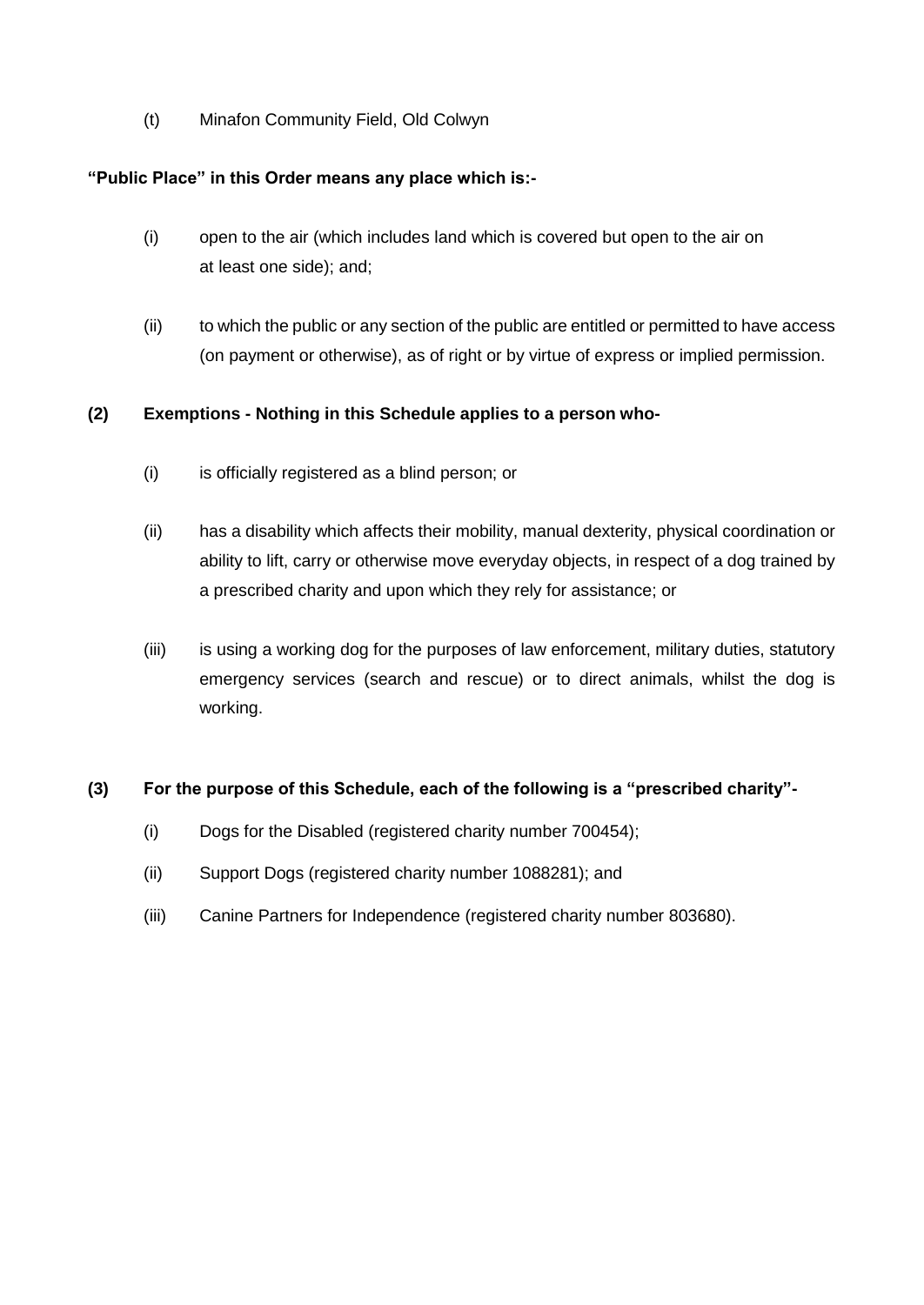## **SCHEDULE 4 – DOGS EXCLUDED (SEASONAL PROHIBITION)**

# **(1) All beaches seasonally between 1st May and 30th September to include the seashore and foreshore as per (a) to (e) below and as shown in red on Plan 3**

- (a) Pensarn the area of the beach between the low water mark and the promenade between the embedded wooden posts adjacent to the cafe building and the embedded concrete posts at the western extremity of the promenade.
- (b) Llandudno North Shore the area of beach between the low water mark and the promenade extending from Llandudno Pier to the first slipway (But not to include the slipway).
- (c) Llandudno West Shore the area of the beach between the low water mark and the promenade extending between the two stone groynes.
- (d) Penmaenmawr the area of the beach between the low water mark and the promenade from the east side of the café situated on the promenade and the slipway associated with the sailing club.
- (e) Llanfairfechan the area of beach extending between the low water mark and the promenade between the main slipway and the river mouth (but not to include the slipway)

## **(2) Exemptions - Nothing in this Schedule applies to a person who-**

- (i) is officially registered as a blind person; or
- (ii) has a disability which affects their mobility, manual dexterity, physical coordination or ability to lift, carry or otherwise move everyday objects, in respect of a dog trained by a prescribed charity and upon which they rely for assistance; or
- (iii) is using a working dog for the purposes of law enforcement, military duties, statutory emergency services (search and rescue) or to direct animals, whilst the dog is working.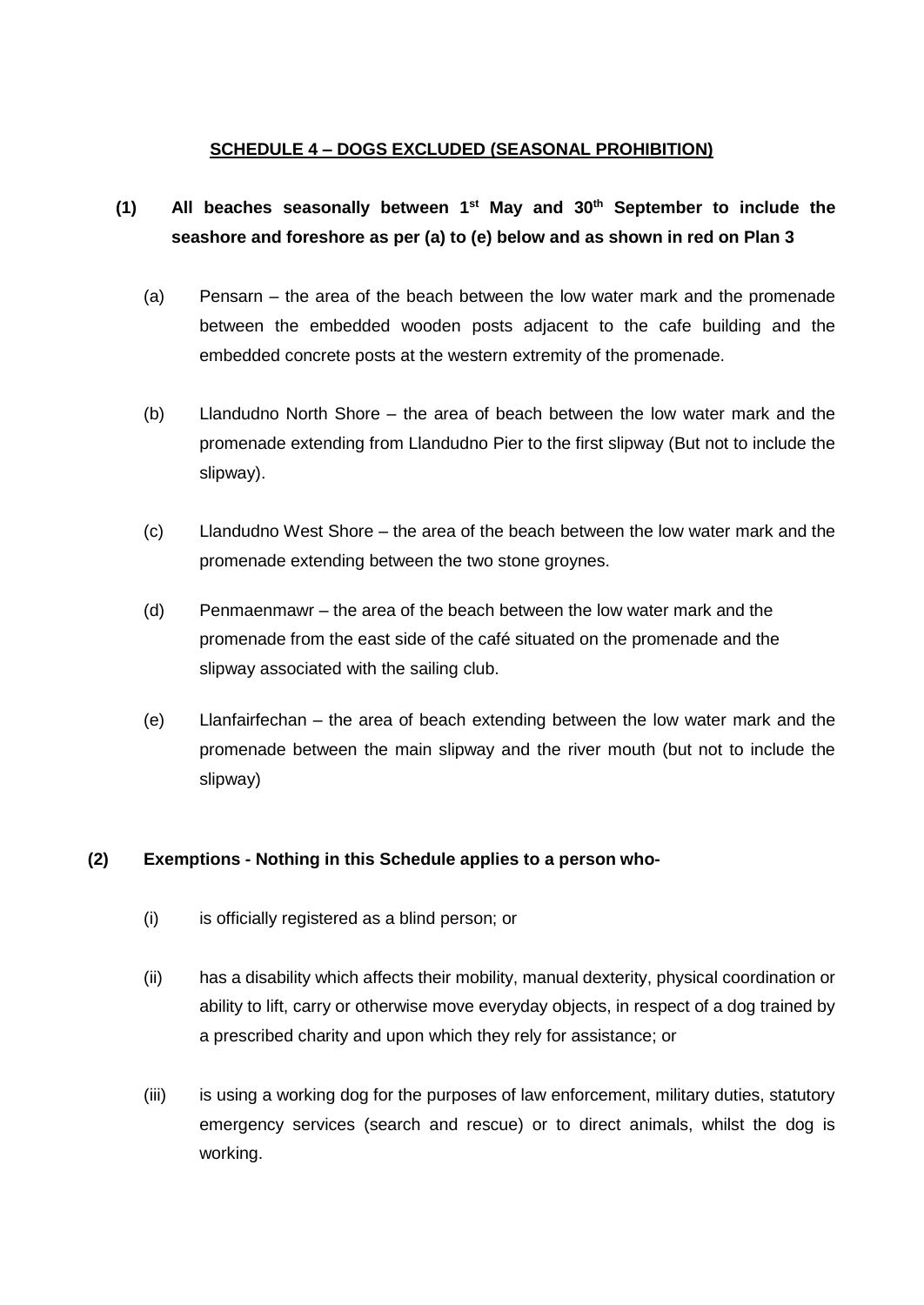- (i) Dogs for the Disabled (registered charity number 700454);
- (ii) Support Dogs (registered charity number 1088281); and
- (iii) Canine Partners for Independence (registered charity number 803680).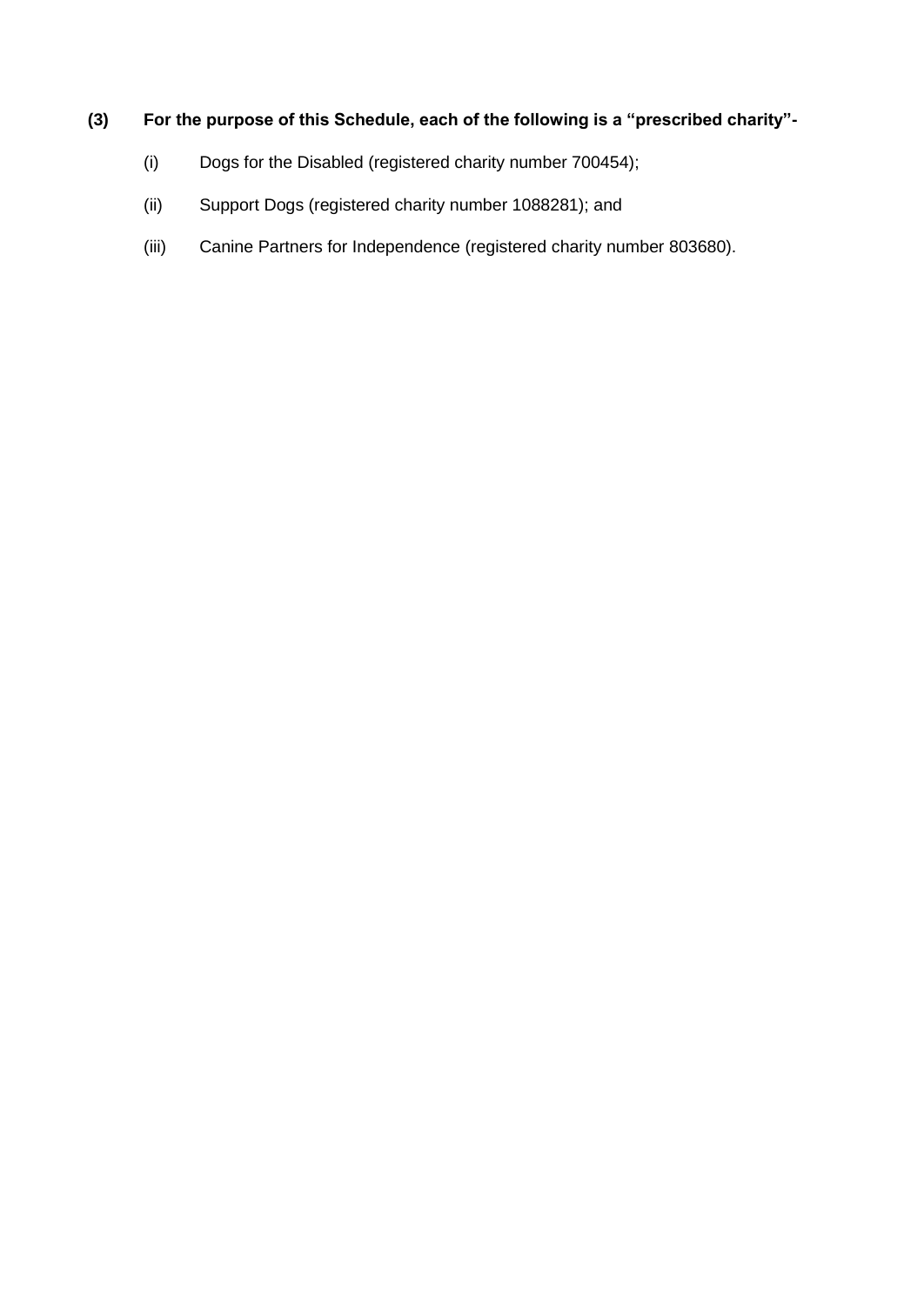## **SCHEDULE 5 – DOGS ON LEADS**

# **(1) All public roads and pavements which are subject to the speed limit of 40 mph or less within the whole area of Conwy County Borough Council**

- (a) In this Order, the definition of "road" is all public highways having a right of passage for motor vehicles (which includes areas of pavement, footway and verge set aside for pedestrians within such a highway);
- (b) "motor vehicles" are defined in section 185(1) of the Road Traffic Act 1988 and section 136(1) of the Road Traffic Regulation Act 1984 as "a mechanically propelled vehicle, intended or adapted for use on roads".

# **(2) All of the land within the whole area of Conwy County Borough Council as shown on Plan 1 in particular relating to the areas below**

- (a) All Cemeteries and Churchyards
- (b) All Car Parks

#### **Including also the specific areas listed below and as shown in purple on Plan 4**

- (c) Cae Derw Playing Field Llandudno Junction; excluding the fenced area designated for dog exercising
- (d) Trinity Avenue Playing Field Llandudno; excluding the (demarcated) area designated for dog exercising
- (e) Owain Glyndwr Playing Field, Kinmel Bay; excluding the (demarcated) area designated for dog exercising
- (f) Clwyd Park Recreation Field, Kinmel Bay excluding the fenced area designated for dogs
- (g) Betws-Yn-Rhos Sports Ground, Betws-Yn-Rhos
- (h) Pentywyn Road Recreation Field, Deganwy
- (i) The Oval, Llandudno
- (j) Maesdu Road Recreation Ground, Llandudno
- (k) Rowen Recreation Field, Rowen
- (l) The Riverside Walk from the Bridge to Plas Y Dre Car Park, Llanrwst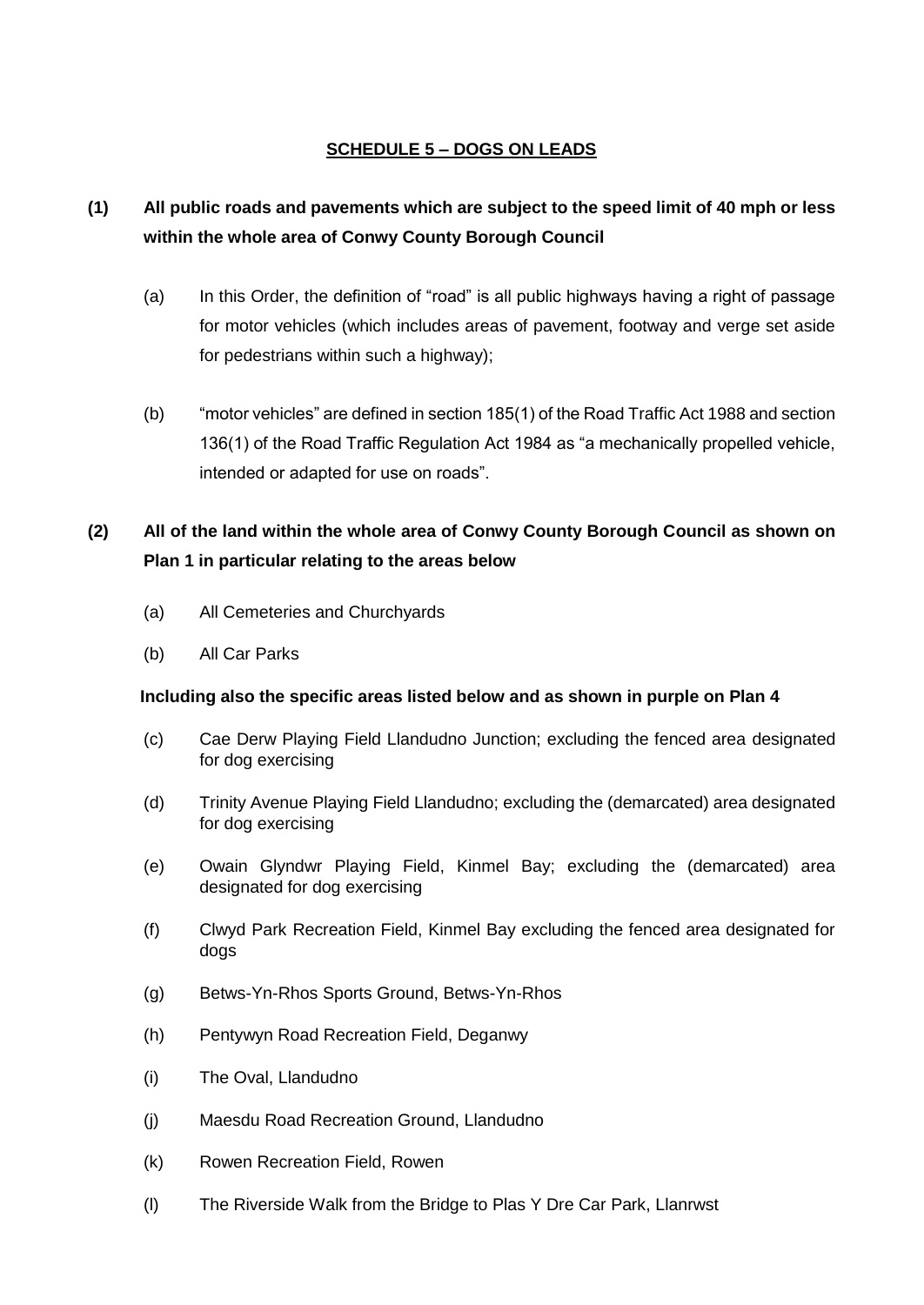- (m) The Footpaths traversing and surrounding The Golf Club, Betws Y Coed
- (n) The Llandudno / Craig Y Don Community Paddling Pool
- (o) Llysfaen Community and Recreational Land, Dolwen Road, Llysfaen
- (p) The Sand Dunes, Kinmel Bay
- (q) Llanfairfechan Recreation Ground and Land surrounding the Boating Lake to the western boundary of the property known as Gorsefield, Llanfairfechan
- (r) Gwrych Estate, Abergele
- (s) The area of Bodlondeb Park containing the football pitch, cricket pitch and tennis courts, Conwy
- (t) Recreational land surrounding the Football Pitch, Bowling Green and Multi Use Games Area, Llansannan
- (u) Public footpaths traversing North Wales Golf Club, Llandudno
- (v) Queens Gardens, Colwyn Bay

# **All beaches seasonally between 1st May and 30th September to include the seashore and foreshore as per (w) below and as shown in purple on Plan 4**

(w) Kinmel Bay – the area of the beach between low water mark and the promenade between the entrance to the beach from the car park St Asaph Avenue, Kinmel Bay and the first entrance to the beach from the promenade near Woodside Avenue, Kinmel Bay

## **(3) Exemptions - Nothing in this Schedule applies to a person who-**

- (i) is officially registered as a blind person; or
- (ii) has a disability which affects their mobility, manual dexterity, physical coordination or ability to lift, carry or otherwise move everyday objects, in respect of a dog trained by a prescribed charity and upon which they rely for assistance; or
- (iii) is using a working dog for the purposes of law enforcement, military duties, statutory emergency services (search and rescue) or to direct animals, whilst the dog is working.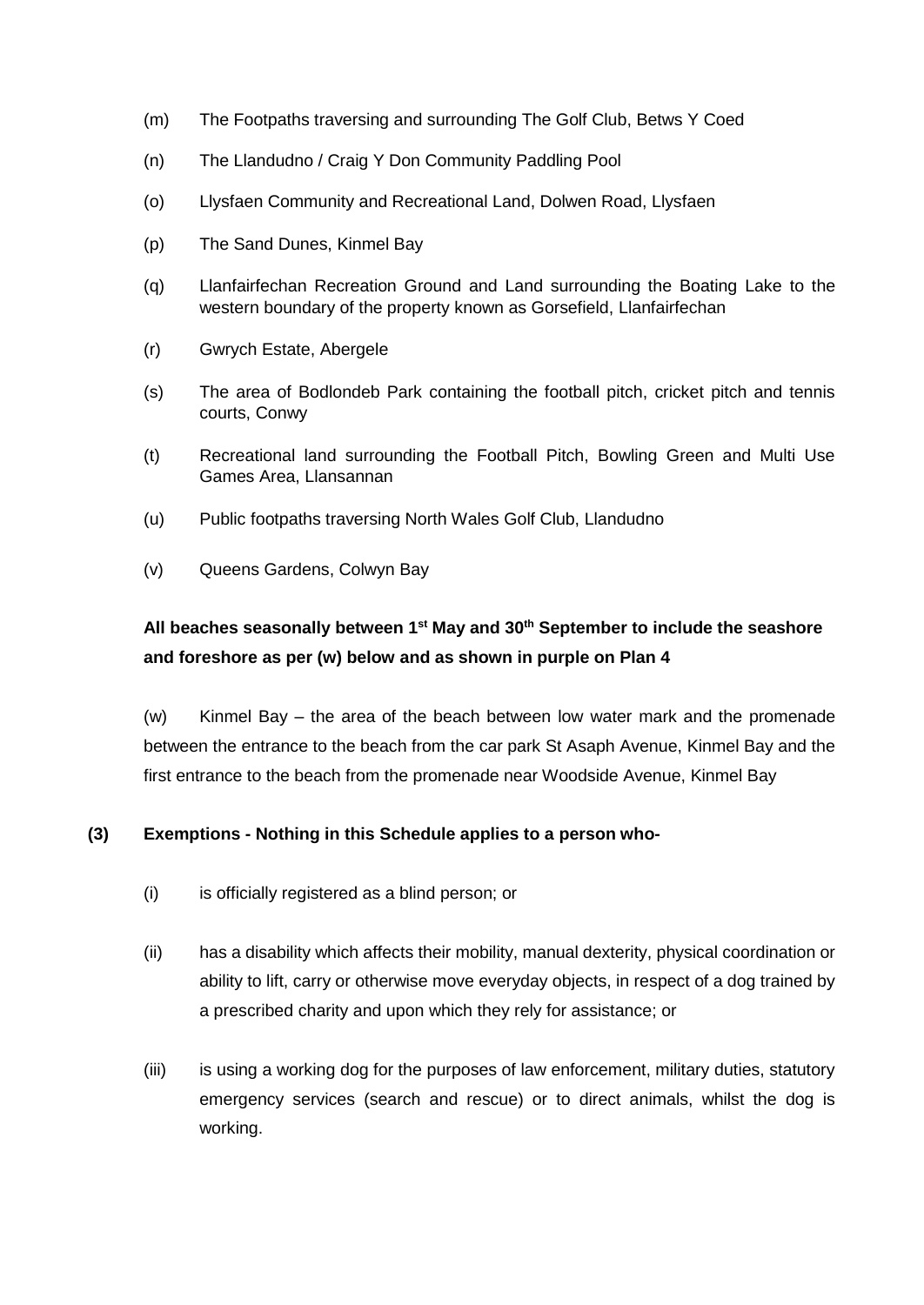- (i) Dogs for the Disabled (registered charity number 700454);
- (ii) Support Dogs (registered charity number 1088281); and
- (iii) Canine Partners for Independence (registered charity number 803680).